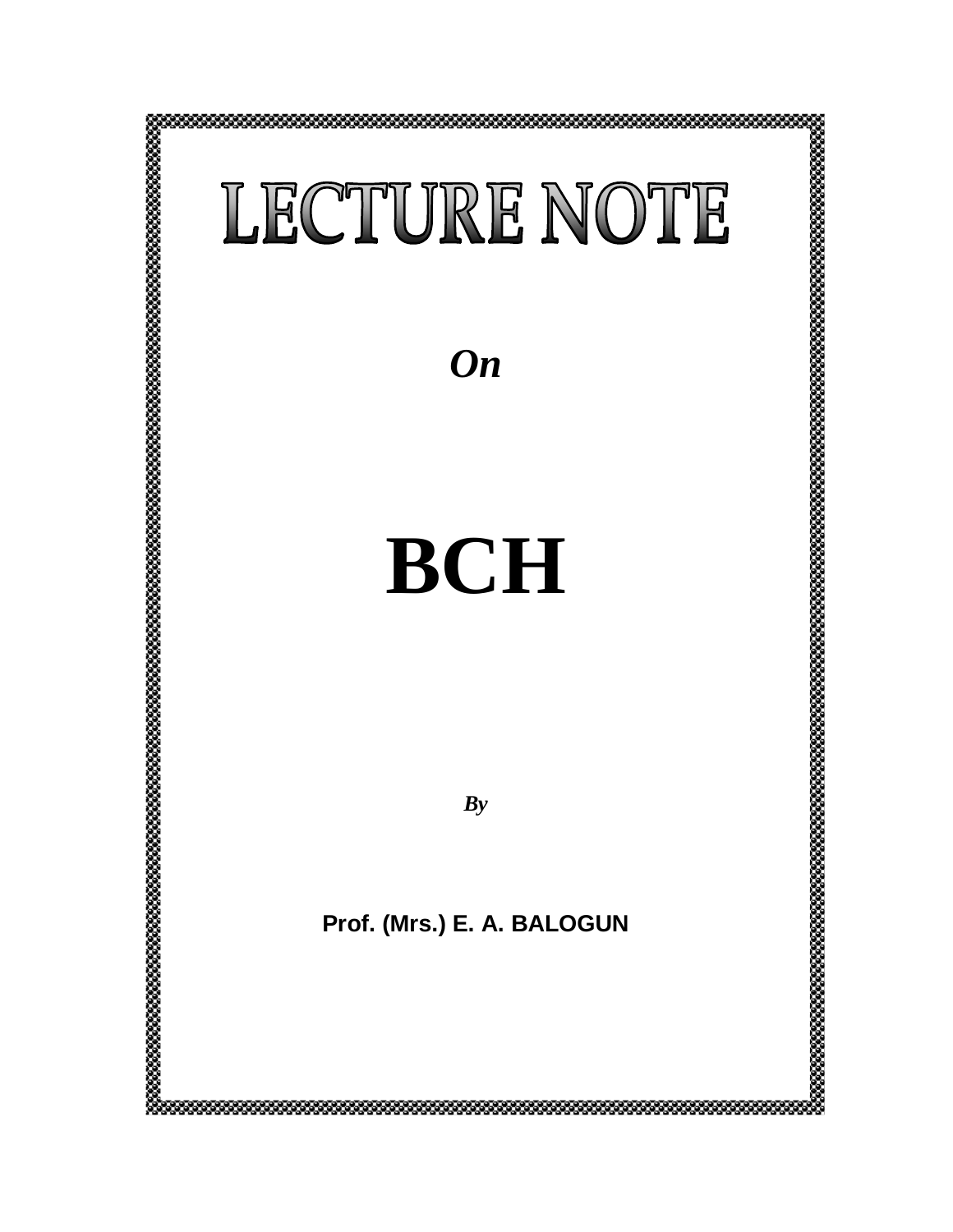# **CHEMISTRY OF CARBOHYDRATE**

Carbohydrate may be defined as polyhydroxy aldehydes or katones or as substances that yield one of these compounds on hycholysis. They are undely distributed in plants – cellulosestance and ammals – glucose, glycogen.

Carbohydrates are classified into;

Monosarcharides

Disaccharides

Phgosarcharides

Monoccharides – Are simple sugards that cannot be hydrolyzed into simpler sugars or CHO. Have the formula  $(CH<sub>2</sub>0)n$  can be classified into trioses, tetroses, pentoses Lexosen depending on the no of C alone and as aldoses or ketoses depending on the preserve of aldelyde or ketone gp

Trooses Clyceraldelycle

All the sample monosall are white crystallme solids that are soluble in water but unsoluble in nonpolar solienly most have a sweet taste

|                                | Aldose                  | Ketone      |
|--------------------------------|-------------------------|-------------|
| Tehose                         | Erythrone               | Erythrulose |
| Pentose                        | Rebose                  | Rebulose    |
| Hexoses                        | Glucose                 | fruclose    |
|                                |                         |             |
| <b>CHO</b>                     | <b>CH<sub>2</sub>OH</b> |             |
|                                |                         |             |
| $H - C - OH$                   | $C \equiv 0$            |             |
|                                |                         |             |
| <b>CH<sub>2</sub>OH</b>        | <b>CH<sub>2</sub>OH</b> |             |
| $D-Glyceraldel$ <sub>yde</sub> | D-hydroxyacetone        |             |

Glucose is the most input because all others are converted to it in mammals.

### **ISOMERISM**

Stereoisomers are compounds that have the same structural formula but differ in special configuration

Most common over with monosacchander or glucose are ;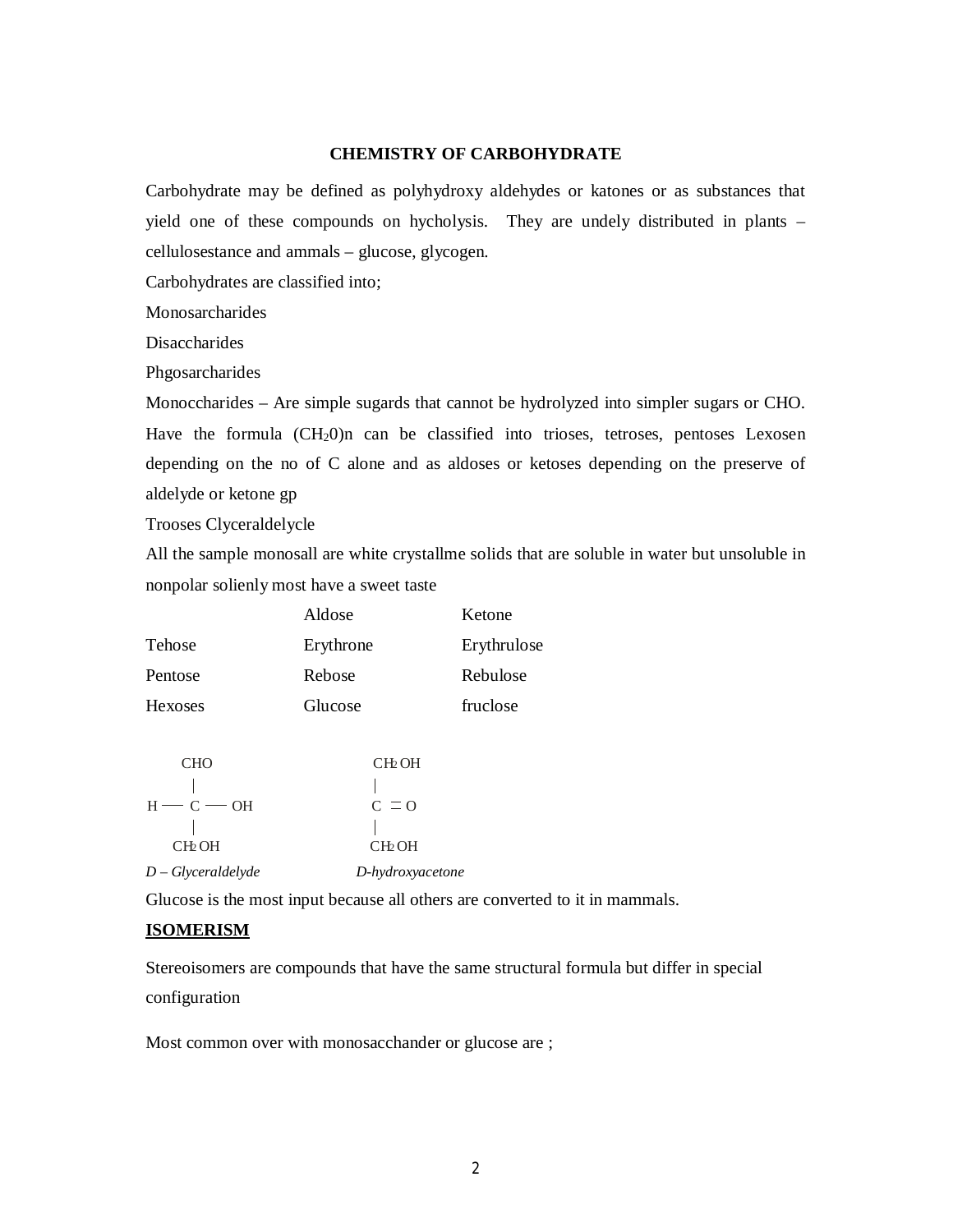1. **D L Isomer**: This is determined by its special relationship to the parent compound of the CHO family- glycarablehyde. The orientation of the – H and OH groups around the penultimate C i.e.  $aC^5$  for glucose determine this. When the OH is to the right it is D series, if it is to the left  $= L$  series.

The presence of asymmetric C atoms also consider optical activity on the compound when a beam of plane-polarized light is passed this a solution of an optical isomers it will be rotated other to the right- dextrorotatory (+) or to the left levorotating ( $\angle$ ) when equal anti of D & L isomers are present, the resulting mixture has no optical actively, since the achievers of each isomer cancel one another. It is used to be a racemic or DL mixture



## 2. **Pyranose and furanose ring structures**

The stable ring structures of monosaccharide are similar to the ring structures of either pyran or furan.



∂ - D - Glucopyranose ∂ - D - Glucofuramox

3. *O* and *Banomers*: When isomerism takes place about position 1 the carbonyl or anomeric C atom,  $\partial$  or  $\beta$  forms of isomers are produced.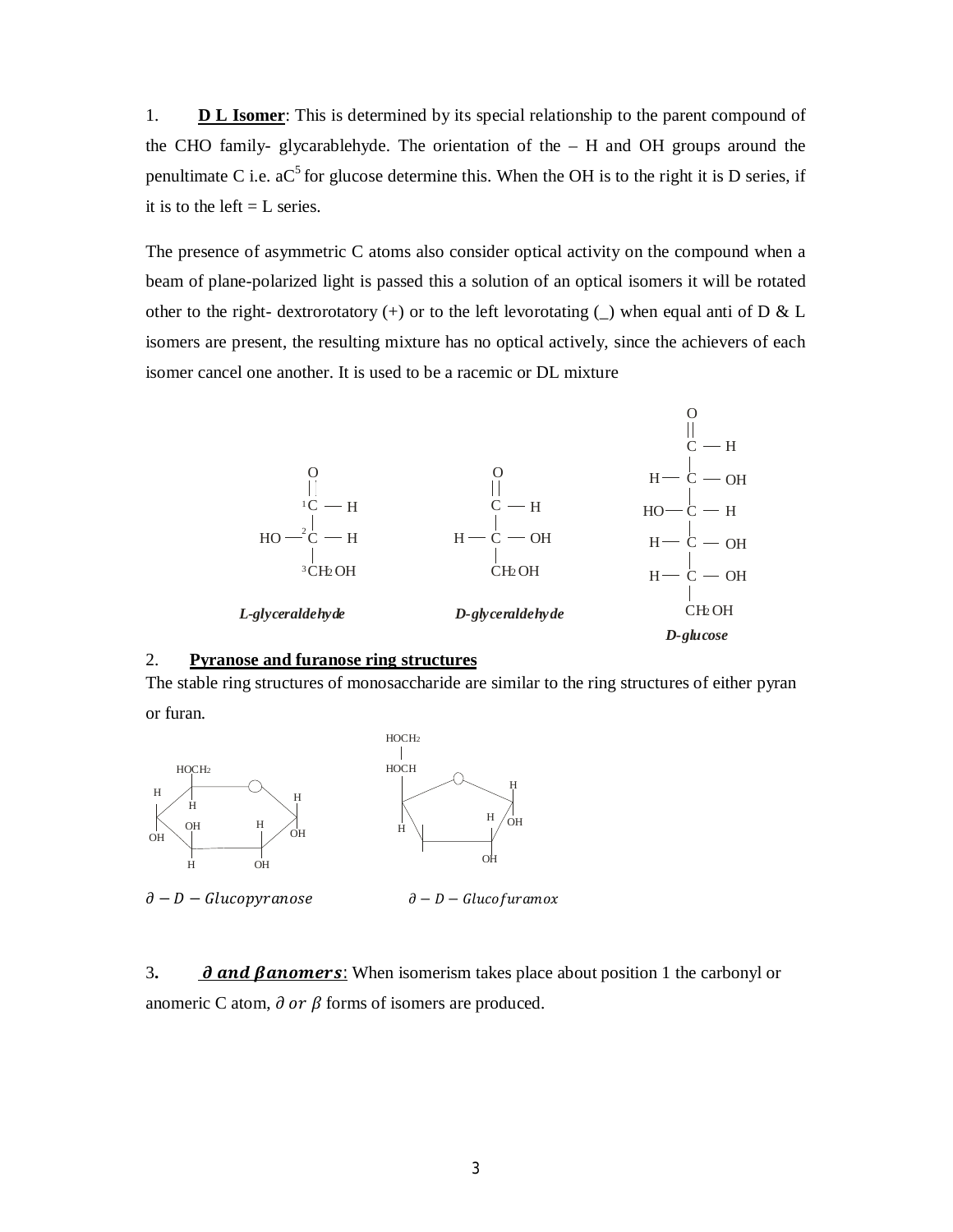







 $α$ -*D*-*Glycopyranose*<br>β − *D* − *glycopyranose* 

*Mutarotation of glucose*  $\alpha$  *and*  $\beta$  *forms exits making the chain to open*

4. **Epumers**: isomers differing as a result of variation in configuration of the -OH and H on A atoms 2, 3, and 4 of glucose are known as epumers. Mannose differ from glucose in C 2 while galallose in C4.



5. **Aldose - Ketose isomerism**: - Aldose sugar has an aldehyde group in position the anomeric C while ketose sugars keto group in equation 2.

 *e.g.* 



Hexoses of physiological

Glucose – fruit juices, starch, cane sugar, maltose, Lachine, forbid sugar Fructose- fruit juices, honey, hydrolysis of cane sugar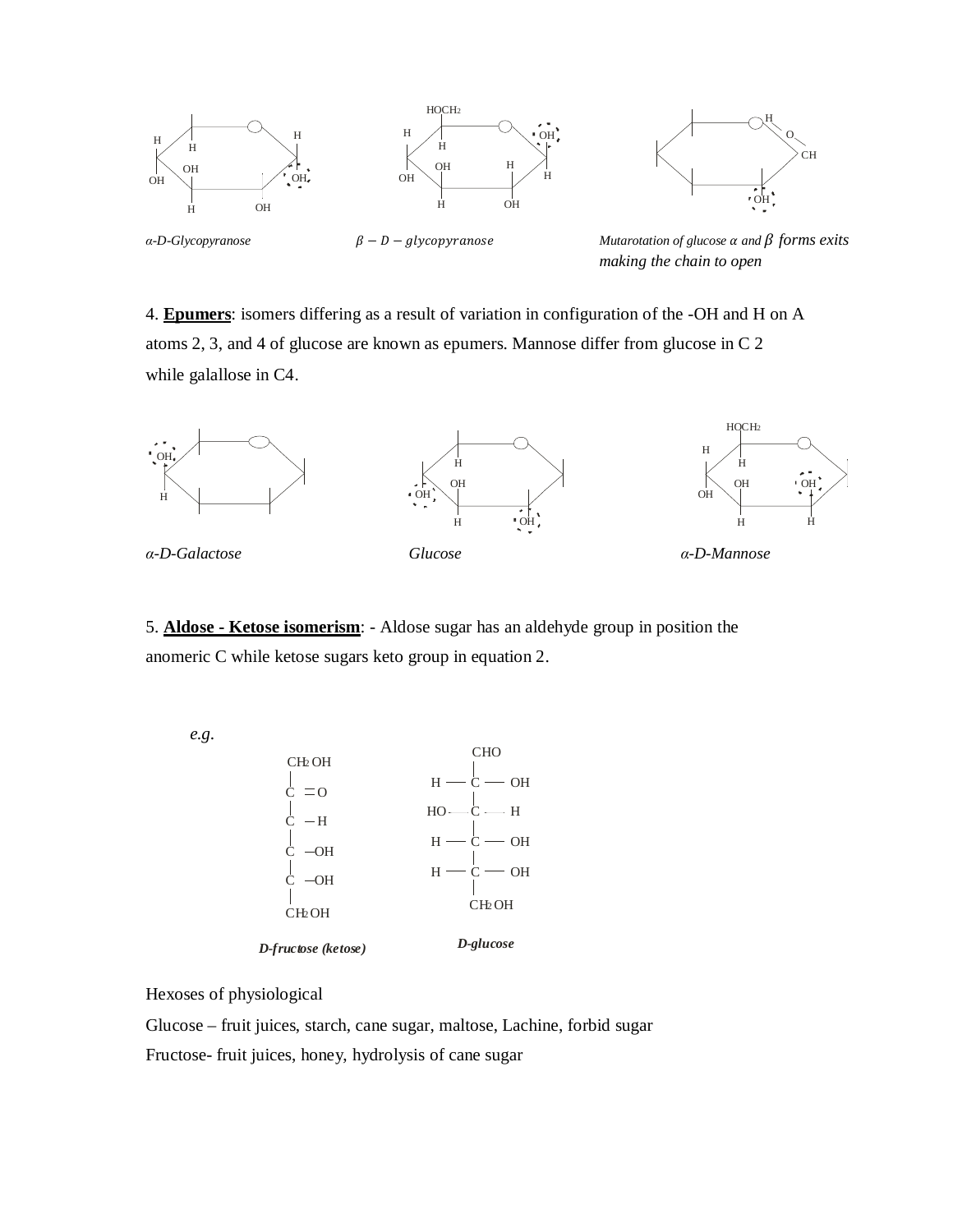Gala chine – hydrolysis of lactose change to glucose in the lactose also a constituting glycolyds, glycopotium

Maltose- hydrolysis of manners and gums-consistent of glycoprotein

## **Properties of Monosacchandes:**

1. when monosacchandes react with alcohol, hemketal or hemacetal are formed.



2. *Glycosides formation*: Formed by Condensation between the hydroxyl gp of the anomeric carbon of a monosacchande and a second compound that may or may not be another monosacchande. They form glycosides or acetals. Glucose forms glucosides, galactine – galacloside the bond between the 2 sugars is called Pentoses – Ribose, Ribulose, Arabinose, Xylulone etc Hexoses – Glucose, Fructose, Galactine, Manmore.

Glycosidic bond, Glycosides are found in many drugs and spices. Caidacglycosides, antibiotics such as streptonyan are very input in medicine.

3. *Ester Formation*: e.g. When  $X - D -$  glucopyranoside is heated with acetic anhydride all the hydroxyl functions are acetylated to yield the penta  $-$  O – acetyl glucose. Important ones are phosphate esters – when CHO react with ATP in the presence of appropriate enzyne  $Glucine + ATP = GbP.$ 

4. *Oxidation*: Aldoses are oxidized at the ealdehydric C atom by weak oxidizing agent or specific enzymes to form corresponding sugar acids or carboxylic acies e.g. glucore form gluconic acid oxidized at  $c_1$ . If stronger oxidizy agent is used (e.g.  $HN_03$ ) aldane acids are formed – glucose form glucaric acide. When oxidized at c1 and c6 It can further form glucuronic acid when oxidijed at c6 by enzyme.

5.*Disacchande formation*: Condensation of 2 monosacchandes give a disacchande while H20 is eliminated .

 $Glucose + Glucose = Maltose$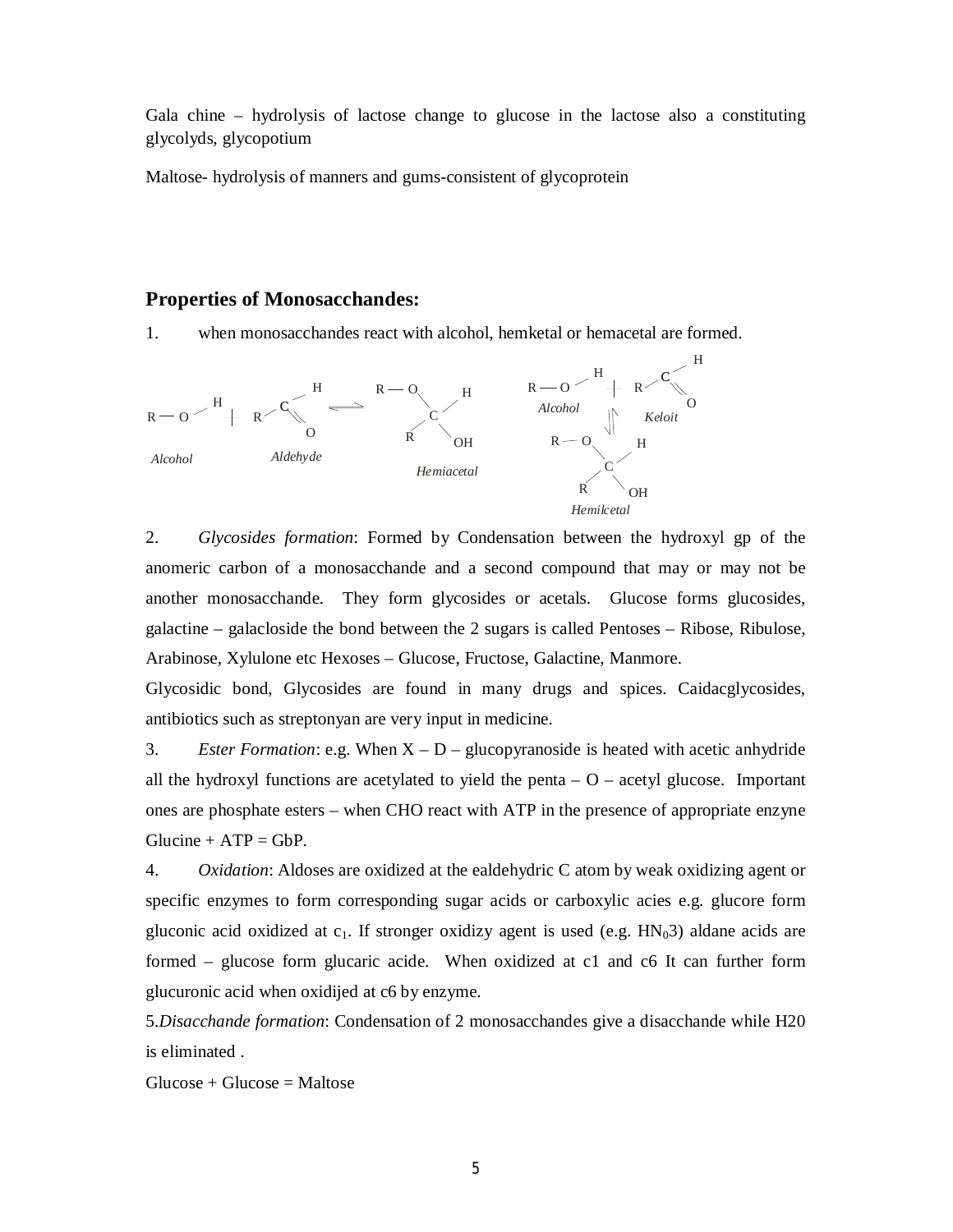

6. *Reduction*: Monosaccharides may be reduced to their corresponding alcohols by reducing agents such as sodium amalgam or enzymes, Glucose yields sorbitol, mannore – mannilol.

7. *Reducing sugar*: Sugars are classified as reducing or non reducing sugars. They act as reducing agents because free or potentially free aldehyde and ketone groups are present in the molecule. They reduce metal was such as Cu, Ag in allcaho solution.

Benedict solution of refilling solution is the reagent for defecting reducing sugars. They  $cu^{2t}$  $\alpha$  reduced to cu<sup>f</sup> forming a brick red precipitate.

8. *Action of Acids and Bases*: Monosace are stable to hot dilute mineral acides conc acids came dehychation of sugars to yield furfurals. Furfurals condense with phenols e.g. orcenol to give characteristic cilored products often used for colorimetric analysis of sugars.

b. Dilute aqueous bases at room temp cause rearrangement about the anomic C and its adjacent C atom. At high temp they undergo further rearrangement or polymerization.

Formation of phemylosazones: Monosacchades in slightly acid solution at 1000C reat with excess phenylhydragine to form phenylosazones which are insoluble in water and are easily crystallized. Glu, Fruc and Manna form the see osazone but galactine form a deft crystal i.e. used to identify galactine.

## **Derivatives of Monosacchandes:**

- 1. *Deoxy sugars*: Are throne in which a hydrocyl gp attached to the ring structure has been replaced by a H gp e.g. DNA.
- 2. *Lodo Compd*: An aldose heated with conic hydriodic acid (H1) loses all of its oxygen and is converted unto an lodo compd. (glucose to iodohexane  $C_6$  H<sub>12</sub>  $0_6$  f Hi  $\rightarrow$   $C_6$  $H_{13}^{\ 1}$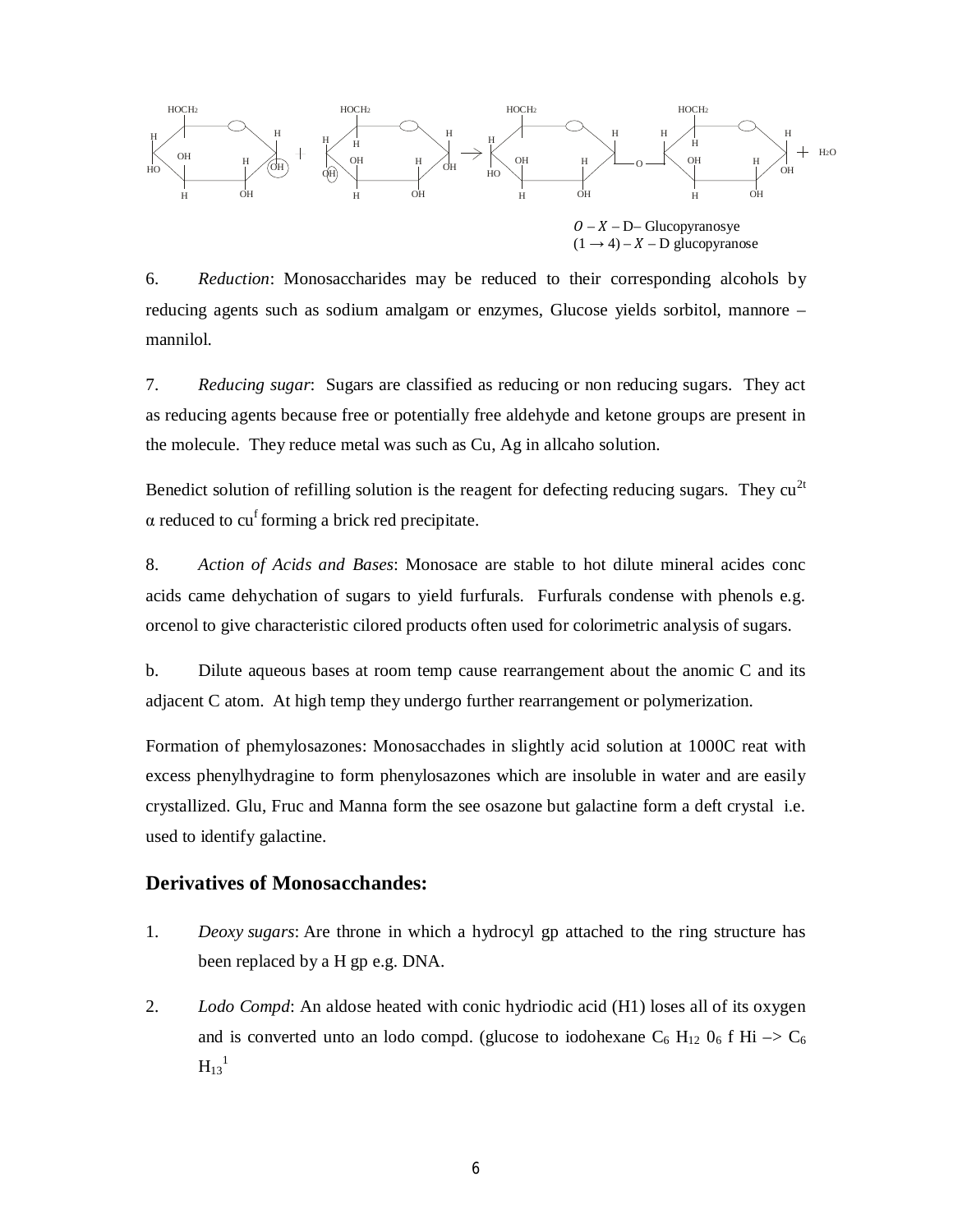3. *Amino sugars* e.g. 2 amino sugars of made distribution are D – glucosamine and D galactosamine in which the 0H gp at C atom 2 is replaced by an amino gp



Several antiholics (e.g) crythonycine contain amino sugar

4. *Muramic and Neuramic acid*: They are components of polysacchaudes of higher organis and bacteria cell avally. They are glucosamines linked to  $3C$  acids at the  $C -$ 1 or  $C - 3$  positions.



Sugar acids, sugar alcoholics, sugar estem are also denvotes of monosacelenda.

- 5. *O–methyl derivatives:* The OH gp of monosacchades can be methylated esp the OH gp on the anomoic C reats with methanol in the presence of acid to yield methyl glycosides which are acetals.
- *6. Honey*: Bees Processing of honey consorts of (1) reducing the water content of the rectar (2) hydrolysing the suciose in nectar to glucose and fructose by the action of the enz invertase (3) producing small amount of gluconic acid from glucose by the action of the enz glucose oxidase. The fuel product is sucrose 1%, fructose 38%, glucose 31% by wt.

### **DISSACCHARIDES:**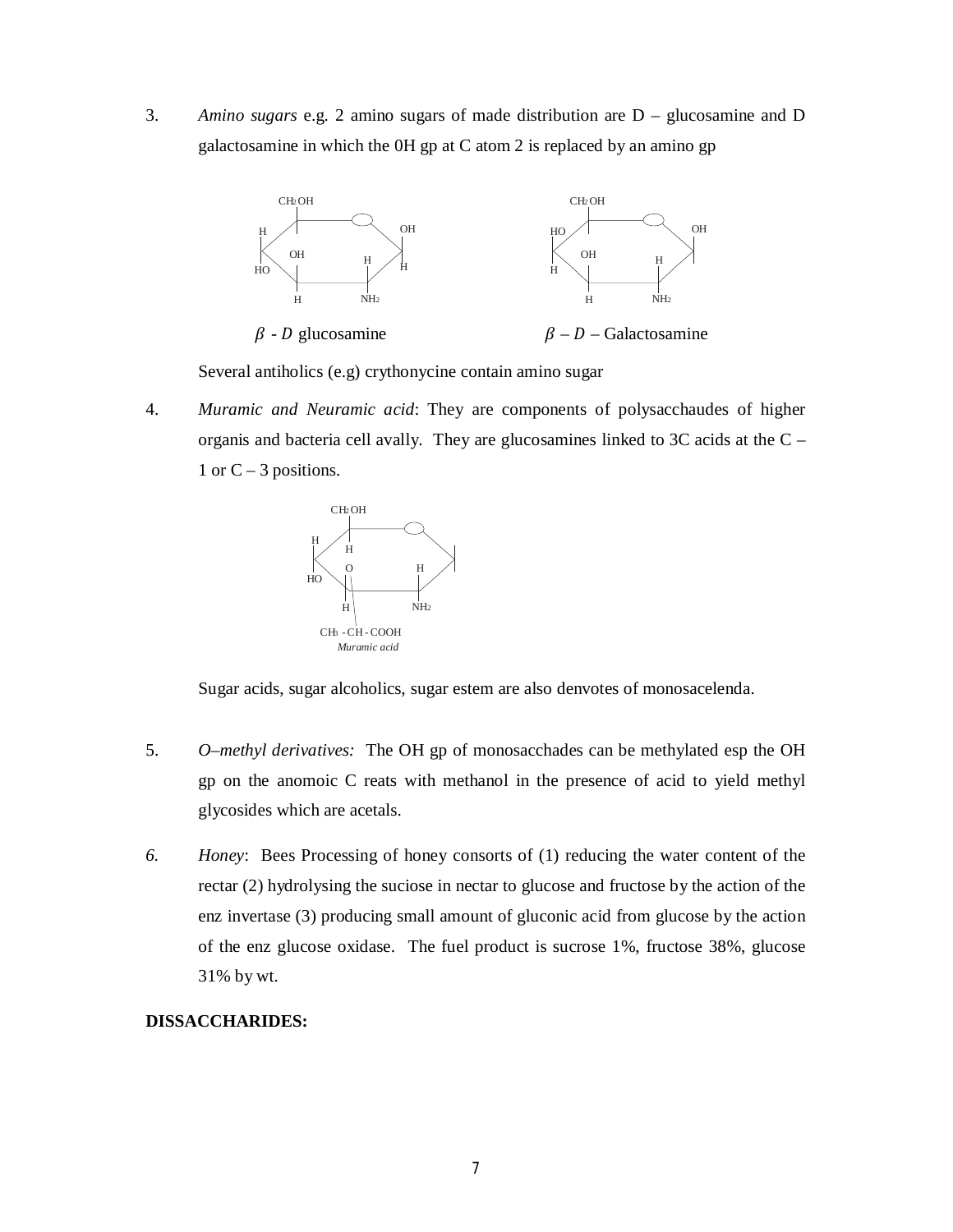2 Monosacchande musts looked by a glycosidic bond. The most common are succour, maltore and laclose. Each is a reducing agent except succore became of the presence of one free anomeic C atom.

Maltone: Is produced from starch by the action of anylase enz and is a component of malt (a substance obtained by allowing grain (esp barley) to soften in water and germinate, the enz diastase produced during the germination process hydrolye starch to maltose). The glucose units are  $1 \rightarrow 4$  linked.

Isomaltore is obtained in the hydrolyen of dextrain but the glycoside bond is  $1 \rightarrow 6$  and the configuration is  $\alpha$ .



Sucoree: known as table sugar. It is confirmed of fructose and glucose. It is hydrolyzed by the enzyine invertase of science in the intestine. It is non reducing sugar because of the absence of free anomeric C i.e. has no free OH gp both anomie C are substituted and cannot be converted to the aldehydic configuration nor participate in the oxidation – reduction reaction as in other reducing sugars.



Lactose:  $Q - \beta - D$  – Galactopyranosy (1  $\rightarrow$  4)  $p - D$  – glucopynanose

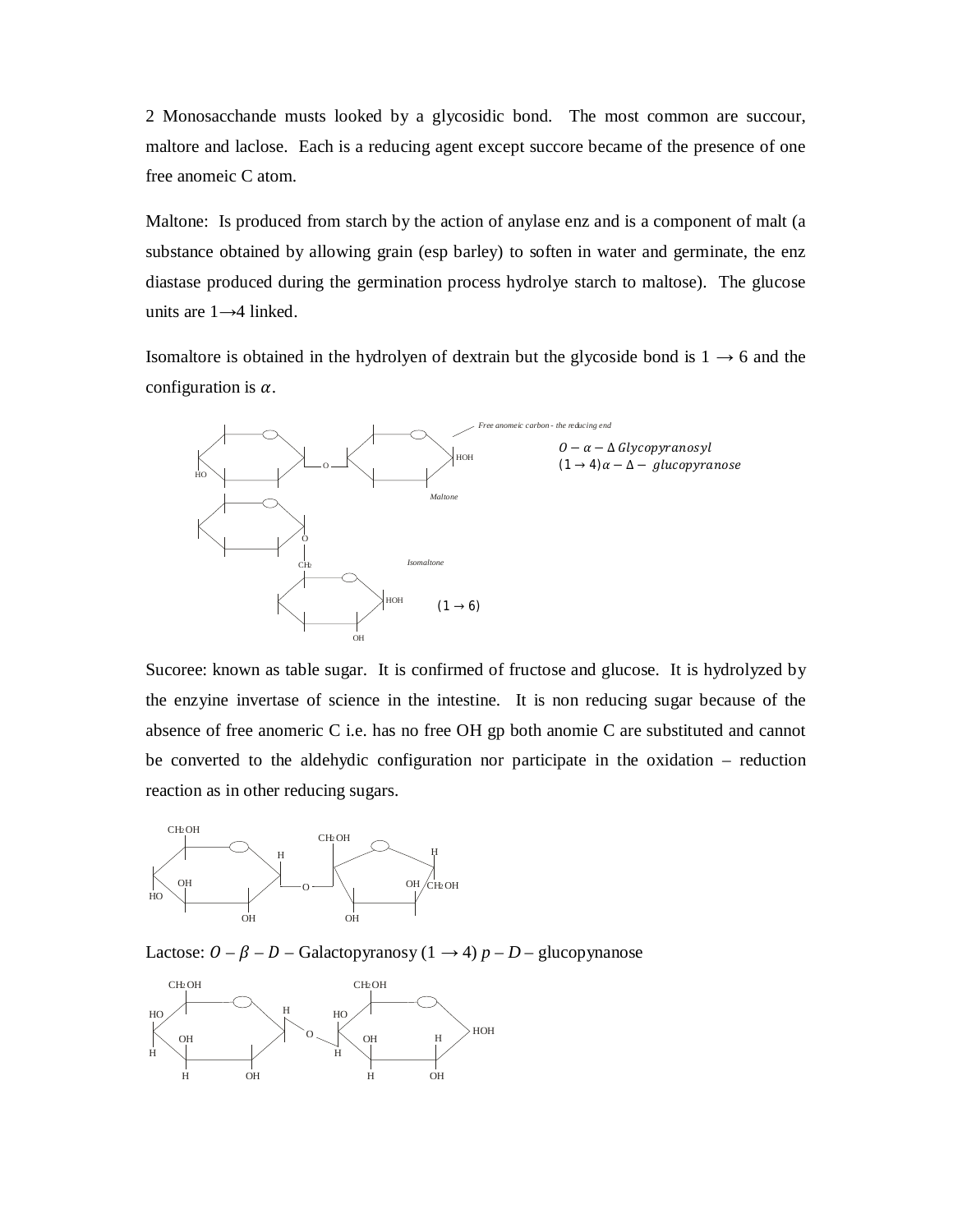Carbohydrate in milk. Hydrolyed by caltase to galactore and glucose with  $\beta$  (1  $\rightarrow$  4 ) link. Has a free anomeic  $C$  i.e. 4 is a reducing sugar some that cannot tolerate lactose has diarrhoea and intestural pan when they consume milk.

Trehalose – is a non reducing disarcharide found in insect blood (hemolymp).

Ohgosacchardes: Yield  $2 - 10$  monosacchanides units on hydrolysis e.g. stachyose is found in peas, beans bran and whole grains they are not affected by digesture enz but are metabolized by bacteria. This is the source of the flatulence often accompany consumption of such foods.

### **POLYSACCHARIDES**

Also called glycans. If it contains only one kind of monosacc. It is called homopolysarchands where it contain more than one kid = heteropolysacchandes.

| <b>Storage</b> | $Polysac$ : - prondo stores of energy |
|----------------|---------------------------------------|
| Starch         | storage polysarc in pits              |

| Exists as $\alpha$ – anylose | and anylopection |
|------------------------------|------------------|
| $15 - 20%$                   | $50 - 55\%$      |

- **Storage Polysacehened** e.g. Starch in plants, glycogen in animals are deposited in the form of large granules in the cytoplasm of cells.
- *Starch*: Exists in 2 forum  $\alpha$  anylose and anylopectin yields only glucose in hydrolysin. It is the most input food source of CHO and is found in cereals, potatoes legumes and other vegetables  $\alpha$  - anylose (15 – 20% of starch) it consist of long unbranched chains (linear) in which all the glucose units are bound in  $\alpha$  (1  $\rightarrow$  4) linkages it is poorly soluble in water. It reacts with iodine to give a blue color.
- *Amylopection*: Is a highly branched chain of glucose units. The backbone glycoside linkage is  $\alpha$  (1  $\rightarrow$  4) but the branch points are  $\alpha$  (1  $\rightarrow$  6) linkages. It reaction with iodine to produce a red violet color.

Any lose may be hydrolyzed by  $\alpha$  amylase which is present in pancreatic juiced saliva participate in the digestion of starch in the GIT it hydrolyse it to glucose and maltose Amylase may be hydrolyzed by  $\alpha$  – amylase an enz present in malt.

Amylopection is also hydrolyzed by  $\alpha$  and  $\alpha$  amylases. The intermediate Polysacchande formed during amylase action is called DEXTRIN starch is stored in pit calls in the form of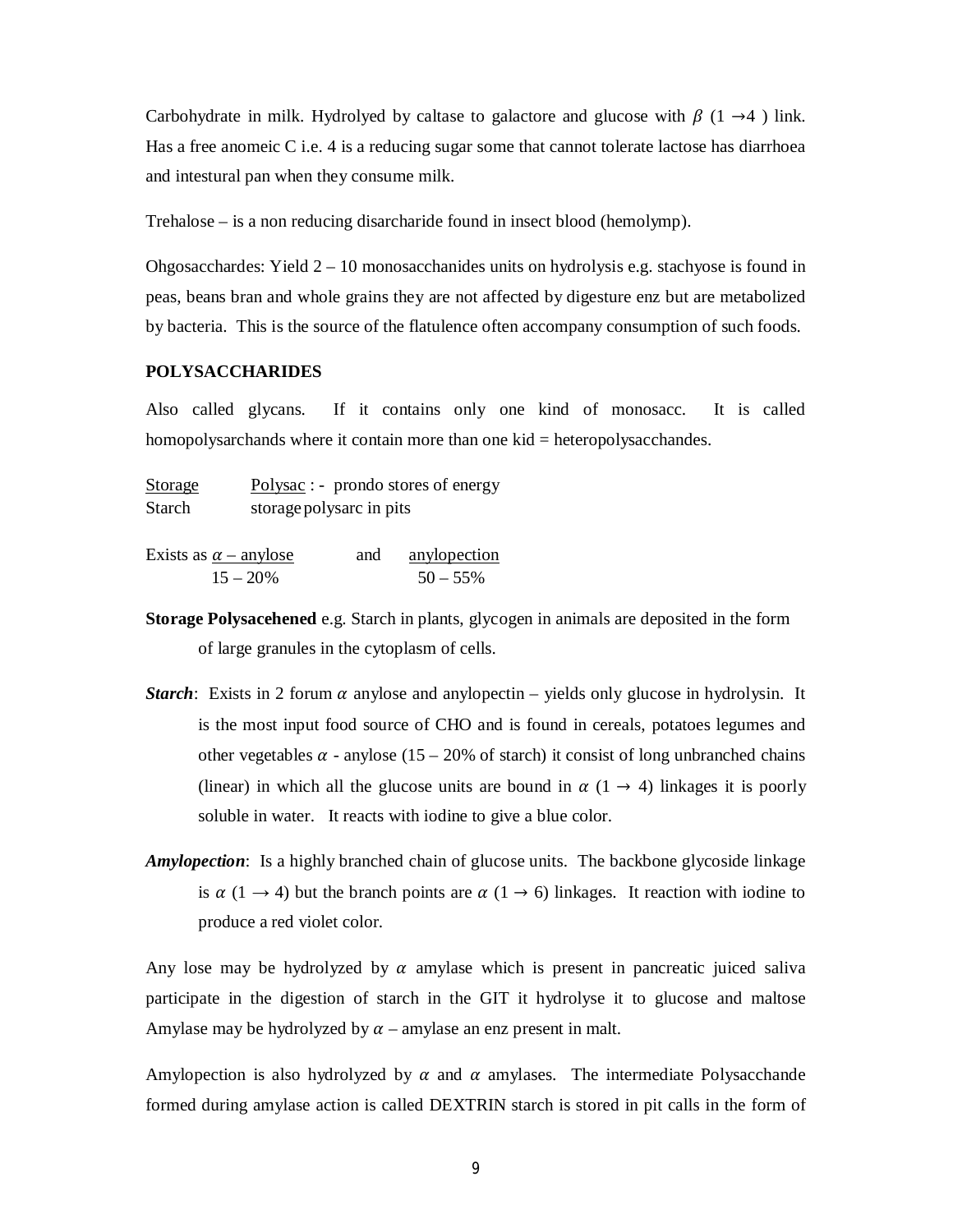granules in teh stroma of plastics of 2 types – the chloroplasts (where photosynthesis takes place) and amyloplasts that are specialised starch accumulation bodies. When the starch is to be mobilized  $\&$  used by the plant it is split into its monosaccharde by starch phosphorylare (1)  $\rightarrow$  4) cleavase for form GIP in anylopection the (1  $\rightarrow$  6) bud is attacked by  $\alpha$  (1  $\rightarrow$  6) glucosidance  $\rightarrow$  to give GIP.

*Glycogen*: It is a polysarc of glucose an  $\alpha$  (1  $\rightarrow$  4) (1  $\rightarrow$  6)linkages. Major form of storage polysarchande in animals. It is food mainly in the liver and skeletal muscle it yields a red nolet colour with volume. It can be hydrolysed by both  $\alpha$  and b amylases yields glucose and maltose and by glycogen phosphonylane to release glucose  $I - P$ . It is non reducing and highly branched like amylopection.

*Dextrans*: They are  $\alpha$  (1  $\rightarrow$  6) linked polysarcharides of D – glucose with branched chains food in yeast and bacteria. The repeating unit is isomaltose Gluc  $\alpha$  1  $\rightarrow$  6 Glucose. The branch pts may be  $1 \rightarrow 2$ ,  $1 \rightarrow 3$ ,  $1 \rightarrow 4$  in various species.

Bacteria going on the surface of teeth produce accumulation of dextrans an inpt composed of dental pleaque. Bacteria dexhains are also used as support medium in column chromatography e.g. sephedex, Biogel etc.

*Fructans*: Cont. D – fructore units.

*Inulini*: Starch found in tubers and roots of dahlias, dandelions etc. It is a fructosan.

### **STRUCTURAL POLYSACCHARIDES**

*Cellulose*: It is the most abundant natural polymer in the world. Found in cell walls of plts it provides physical structure and strength. Wood and bark of trees are formed for cellulore and lignin. Cotton is pure cellulose. Cellulose acetales are used in dresses etc.

It is a linear homopolyner of D – glucose units linked by  $\alpha$  (1  $\rightarrow$  4) glycosidic bonds strengthened by H bonds. It is resistant to hydrolysis whether by acid or amylases in GIT most animals including humans cannot digest it because of the hydrolase that attacks the  $\alpha$ linkage but ruminant animals because of the bacteria linking in their rumen which secret cellulose a  $\alpha$  – glucosidare hydrolyze it.

Celluline gives no color with iodine and is not soluble in ordinary solvents strong acid can give glucore but partial hydrolysis yields cellobiose. It is an input source of bulk in the diet. **Chitin:**- Similar to cellulose in function and viscore – is a viscouns solution of cellulose med

in ranking fibres for cloths structure. It is found in cell walls of fungi and exoskeletons of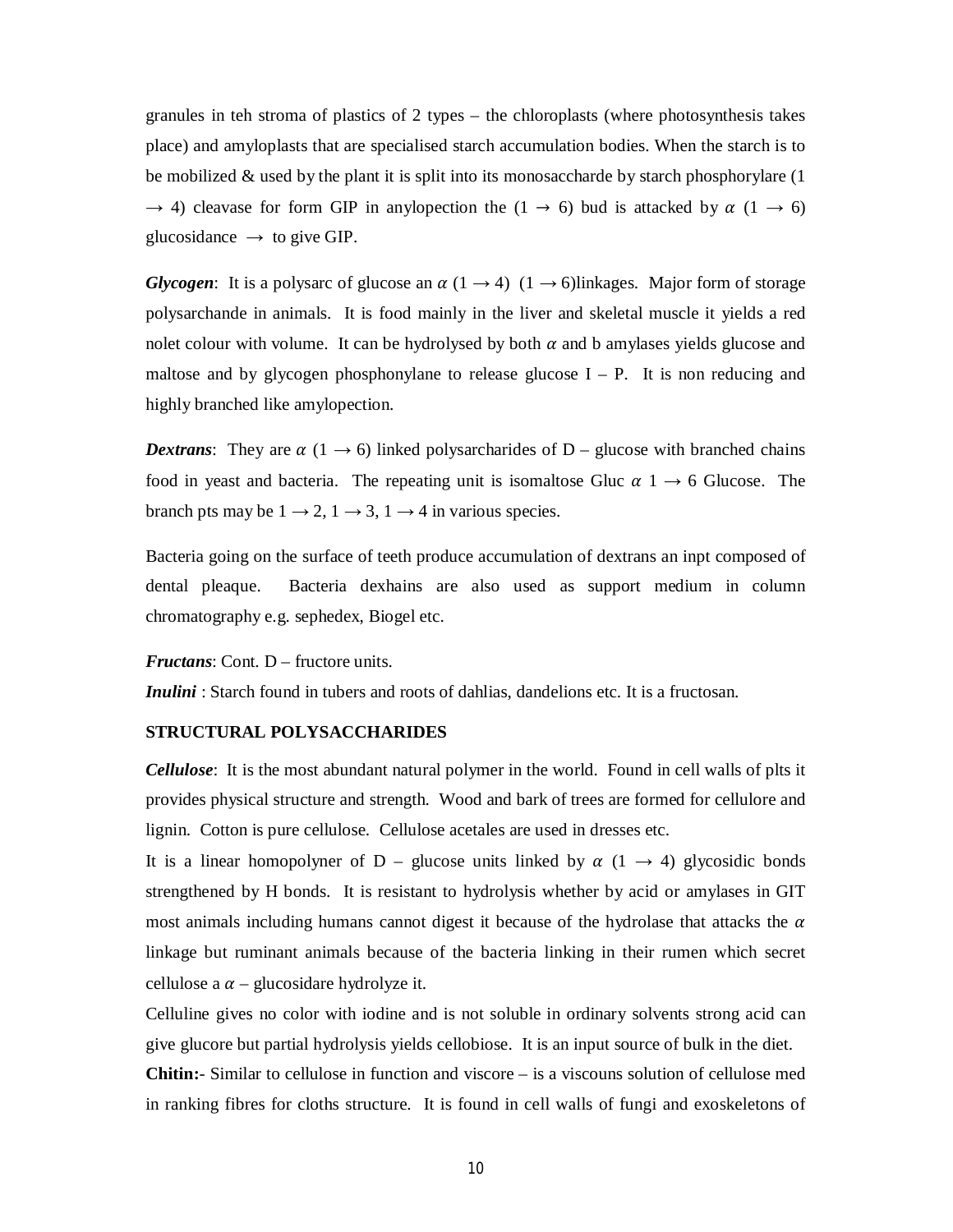crustaceans, insects and spiders. Consist of N – acetyl – glucosamire units joved by  $\alpha$  (1  $\rightarrow$ 4) glycosidic linkages.

Rhamnogalacturonan II is the most complex polysacc on earth and is found in red wine court II driff sugar monomers.

Agarose: Polysacc isolated fun marne red algae consist of agarose and agaropection Agarose is a chain of alternating D- galactore and  $3, 6 -$  an hydro  $- C -$  galaclose with side chains of 6  $-$  methyl  $D$  – galaclose.

Agaropectum is similar but cont sulphate ester side chains and  $D -$  glucuronic acid.

Aganose and aganopectin readily form gels (used as Sephedex) in purification of macrounilec.

Mucopolysacchandes: (Glycosaminoglycans)

They are heteropolysarchardes. Consist of chains of complex CHO characterised by their contentof amino sugars and uromic acids.

The acid mucopolysacchardes – hyaluronic and, chondronlin sulfales and heparin are found in the connecture tissues of aminds. They gave connective tissues toughness and flecibility.

HJeparum – a natural anticoagulant substance the disacchesde contain  $D - Glucuroate 2$ surfate and  $D -$  glucosamme  $6 -$  sulphate. It institutes bed clothing.

Hyaluronate are input components of the intreous humour in the eye and synovial fluid the lubricant of the joints in the body. The disacchanda count  $D - Glu$ cononate ed  $N - Acety/D$ glucosamine.

The chondrontuns and Keratan sulphate and found in tendious cartilage and other connecture tissues e.g. chordiunton 4 sulfate count  $D - Glucumate$  and  $N - acetyl D - galactosamme - 4$ sulfate. But if chondinlin  $6$  – supphate subst 6 for 4.



Chondiontion 4 – sulphate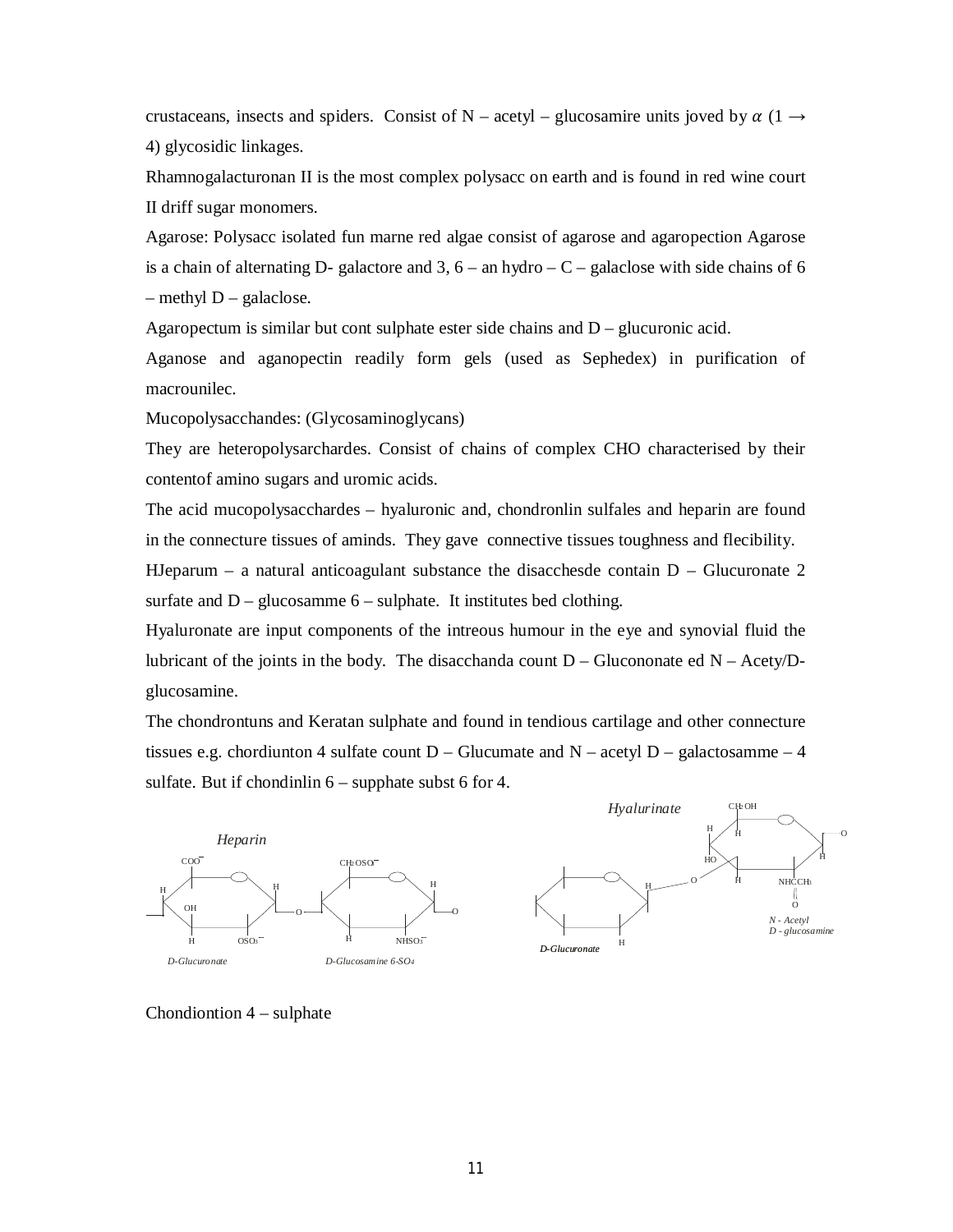

Glycoproteins (mucoproteins) occurrence in many different situations in fluids mucus secretions and tissues including the cell membranes. They are proteins containg carbohydrates in barying ants. They do not contain uronic acids unlike glycosamnoglycans but contain acetyl + melthyl neutone and siasic acids.

Polysaccharides provide strength and rigidity to bacterial cell walls which provide protection for the cellular contents.

Peptidoglycan is the polysacchande of bacterial cell walls. The back bone is a  $\alpha$  (1  $\rightarrow$  4) linked polymer of alternating  $N - \text{acetylghicosamine}$  and  $N - \text{acetylmuramic}$  acid units. It is joined to a tetrapeptide L-Ala-D-Glu-L-Lys-D-Ala Grain positive bacteria have a thick cell wall but giar negative is thinner.

## **BIOCHEMISTRY**

Biochemistry is the study of biology at the molecular level.

- It is concerned with the molecules that make up the structure of cells and organs
- And also with the function of molecules in carrying our the needs of the cells and organs.
- Now biochem is making an impact on medicine  $-$  (i) assays for enz. Activities now play an important role in clinical diagrams and also a basis for the design of drugs
- Most of the questions that remained unsolved for a long time can now be solved by bioch e.g.
	- 1. How does a cell give rise to cells as diff as those in muscle brain, and the liver
	- 2. How is the growth of cells controlled?
	- 3. What is the mechanism of memory
	- 4. What are the causes of cancer etc.

All these have been solved by Biochemistry today.

Introduction: CHO are widely distributed in both plant and animal tissues

- In plants – cellulose and starch due to photosynthesis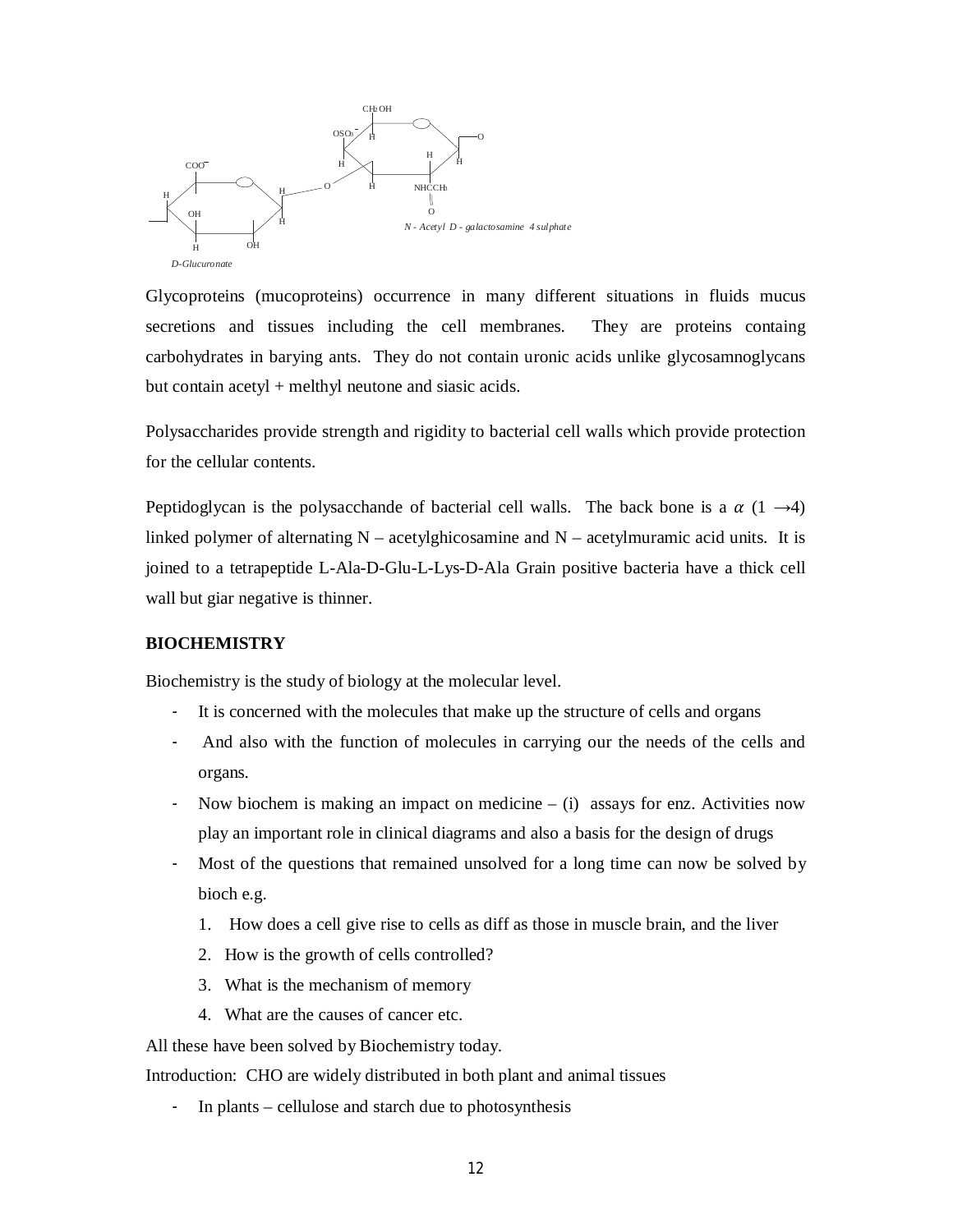- In animals – glucose and glycogen

## **Chemistry of Carbohydrates:**

*Definition*: CHO may be defined as polyhydroxy aldehydes or ketones or as substances that yield one of these compounds on hydrolysis



Monosacchaides – formula CmH2m on  $(n = m \text{ or } n - 1)$  simple sugars that cannot be hydrolyszed into smaller units trioses, tertoses,pentoses, hexosers hoses e.g. glyceraldehydes; dihydioxyacelone Oligosacchanides – are hydrolysable polymers of monosaccharides that contain 2 -6 mol s of simple sugars.

Polysaccharides: 1r long chains or polymers of monosaccharides that may be either linear or branched in structure. Testeless, insoluble compounds with long mol cot.

## *Properties of monosaccharides:*

1. *Mutarotation:* This is a property exhibited by the hemiacetal and ketal forms of sugars that are free to form the open chair sugar e.g. when glucose is exposed to dilute alkali for several hours the mixture contains both fructose and mannose this is due to enolization of these sugars in the presence of alkali. At higher cone of alkah; monosaccharides are mistable and undergo oxidation degradation and polymerization.

They are stable in dilute numerical acids even on healing. But when aldo hexoses are healed with strong numerial acids they are dehydrated and hydroxymethyl furfural is formed.

This dehydration reaction is the basis of cellar qualitative tests for sugars since the furfurals can be reacted with & naphthol and other aromatic compounds for form characteristic colored products.

# 2. *Reducing Sugars*: Sugars

mon reducing

Act as Reducing agents because free or potentially free aldehyde and ketene groups are present – the molecule.

 $\angle$  reducing

Reduce – metal ions (cu, Ag in alkaline solution).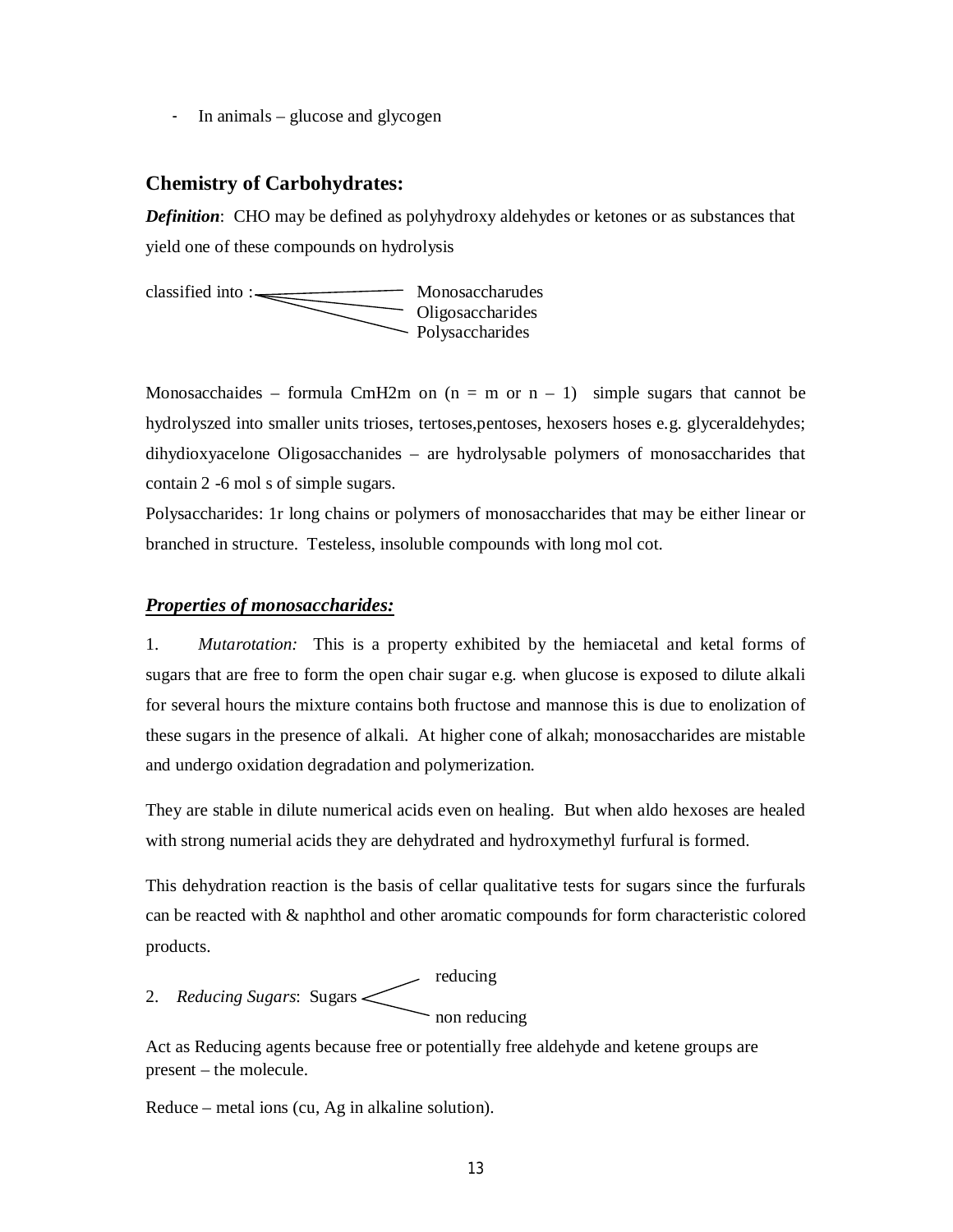Benedicts solution is the reagent for detecting reducing sugars – the cu<sup>2+</sup> is reduced to cu<sup>+</sup> founding a precipitate.

Sucrose is neither a hemicetal nor hemiketal. It does not undergo mutarotation, it does not react with phenylhydrozine to formal ozazones and it does not act as a reducing sugar.



Trisaccharides – e.g. Raffinose- cont. Fructose, glucose and galactose.

**Polysaccharides**: - Most of the CHO found in nature occur as polysaccharides of high mol wt. On complete hydrolysis with acid or specific enzymes. They yield monosaccharide and or single monosaccharide derivatives. Glucose is the most frevalent, although polysaccharides of mannose, fracture galactore are also common.

Polysaccharide differs in the nature of the monosaccharide units in the length of their chains and is the degree of branching.

### **There are two types**

- 1. Homopolysaccharides e.g. starch consisting of only a single type of monomeric unit
- 2. Heteropoltsaccharides- cont. 2 or more different monomeric units e.g. hyaluronic acid cont. D glucuronic acid and N- acetyl glucosamine

**Storage Polysacc**: - e.g. starches in plants glycogen in animals are deposited in the form of large granuses in the cytoplasm of cells.

**Starch**: -- It is a homopolymer called a glucose or glucan fond in cereals, potatoes & other vegetables. The 2 chief constituents are  $\alpha$  - amylase and amylopectin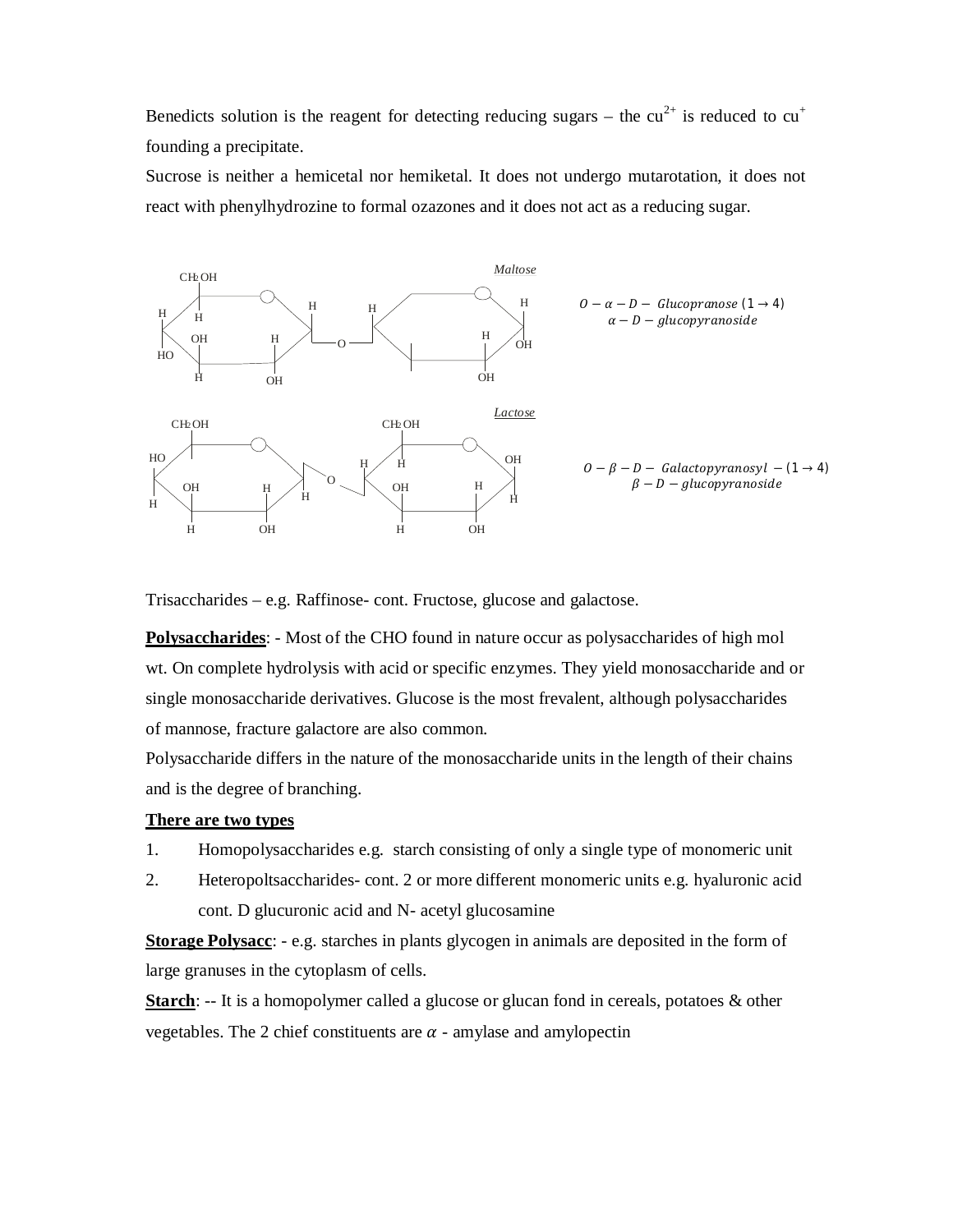ࢻ **- Amylose**: - Not truly soluble in water but forms hydrated micelles, which give a blue color with iodine. It consists of long unbranched chains in which all the glucose units are bound in  $\alpha$  linkages.

Amyl pectin is highly branched the backbone glycosidic linkages is  $\alpha$  (1  $\rightarrow$  4), but the branch points are  $\alpha$  (1  $\rightarrow$  6) linkages. It gives a red or red hole colour with iodine. Anylose may be hydrolyzed by  $\alpha$  - amylase which is present in pancreatic juice and saliva participates the digestion of starch in the GIT. It hydrolyses it to glucose and maltose. Amylose may be hydrolyzed by  $\beta$  - amylase an enzymes present: - malt.

Amyl pectin is also attacked by the  $\alpha$  and  $\beta$  amylases the intermediate polysacc formed during amylase action are called dextrins.

Innlin- starch found in tubers and not of dahlas, dandelions etc, it is fructosan.

**Glycogen**: - found in animal tissue especially liver and muscle. It is polysaccharides of glucose in  $\alpha$ 

 $(1 \rightarrow 4)$   $(1 \rightarrow 6)$  linkage the branch linkages as same as in amylopechin but it is more highly branched.

It is non reducing and given a red color with iodine.

### **Other Storage Polysaccharide**:-

Dextrans – Glucose units

Linkage –  $\alpha$  (1  $\rightarrow$  6) found in yeast  $\alpha$  bacteria they form highly viscous slimy solutions

**Fructans** – cont D – fructore units

Check small sheet – INULIN etc:

### **Structural Polysaccharides**:-

**Cellulose**: - Cell walls of plants on hydrolysis with strong acids yields glucose, but partial hydrolysis yields cellobiose. Enzymes cellulases. It gives no color with iodine and is not soluble in ordinary solvents. It consists of straight of  $\beta$  -d- glucopyranose. It is insoluble and consist of  $\beta - D$  – glucupyranose units linked by  $\beta$  (1  $\rightarrow$  4) bonds to form long st chains strengthened by hydrogen bonds. It cannot be digested by many mammals because of the absence of a hydrolacase that attacks the  $\beta$  - linkage. It's an important since of bulk in the diet. In get of herbinores, there are lincongalic that hydrolyses the  $\beta$  linkage.

### **Mucopolysaccharides**

This is used to describe heteropolysaccharides that contain residues of both uronic acid and hexosamine the acidic mucopolysaccharides, hyaluronic acid, the chondroitin surface and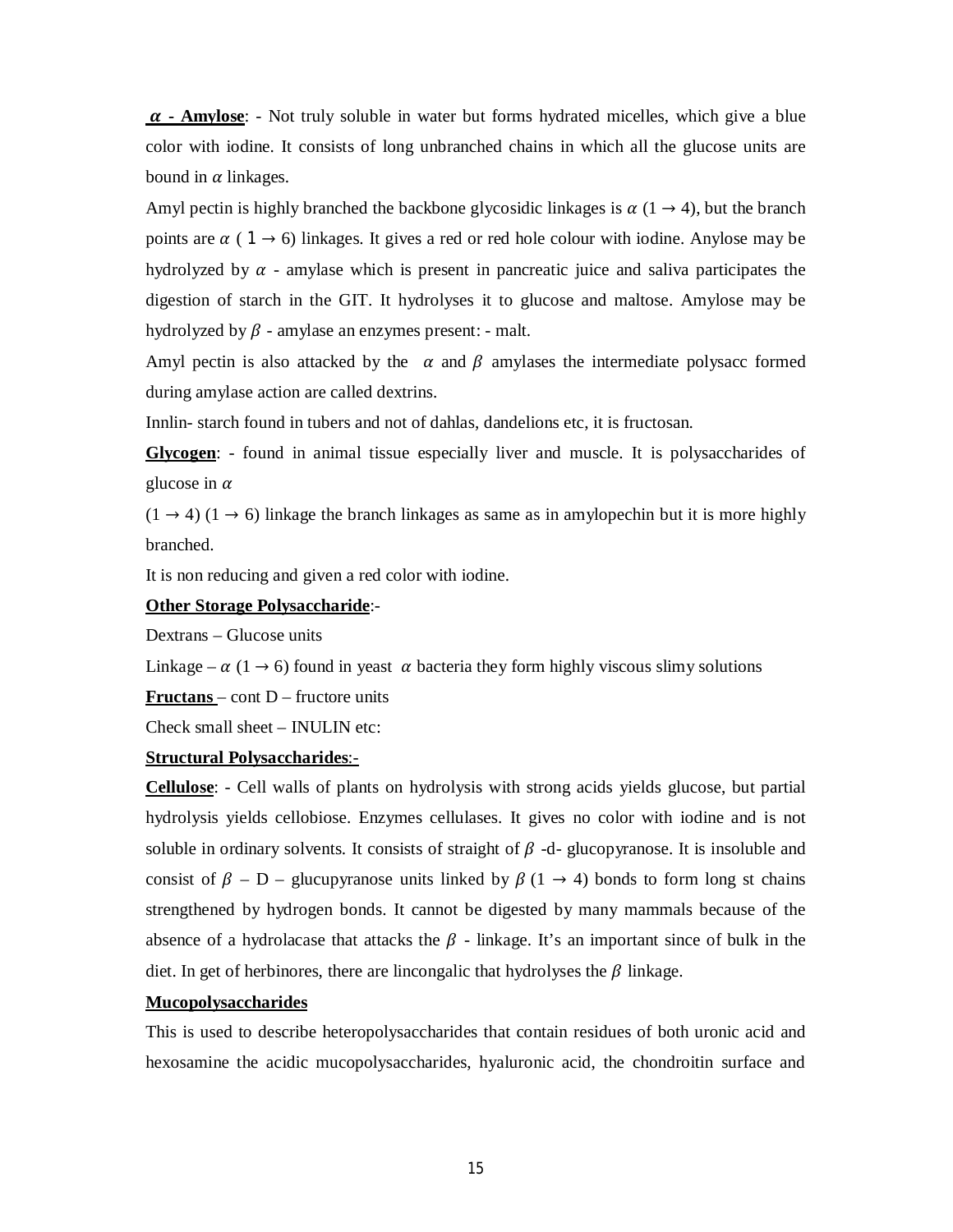heparin are found in the connection tissues of animals. They give the connective tissues toughness and flexibility.

Heparin act as a blood anticoagulant and as an antilipemic agent.

(Other ions of CHO)

**Ascorbic acid**: - Vitamin C.

Salic acids

Muramic acids



**Glycoprotein** (Mucuproteins):- Are protein polysaccharide compounds occurring in the tissues especially mucous secielion and fluids. E.g.  $\propto$  1 and  $\propto$  2 globulins of plasma. They do not contain uronic the glycosaminoglycans but they contain acclylhexosamines.Hexoses such as mannose or galactose are fond, also present. Other e.g. of glycoproteins are

(1) isoagglutinogens (the blood group substances of the crytholytes responsible for the major unmutiologic reactions of blood.

(2) Heg and luteninizy hormones.

## **Quantitative Tests of CHO**

**Chitin**:- structural polysaccharide in invertebrates –aspect etc consist of N- acetyl- Dglucosame joined by  $(1\rightarrow 4)$  glycoside linkages.

Carbohydrate also occurs in cell membrane as glycoproteins and glycolyrides. Also CHO is in lyroprotein as low density lyroproteins (:DL).

#### **Hexoses Monosacc:**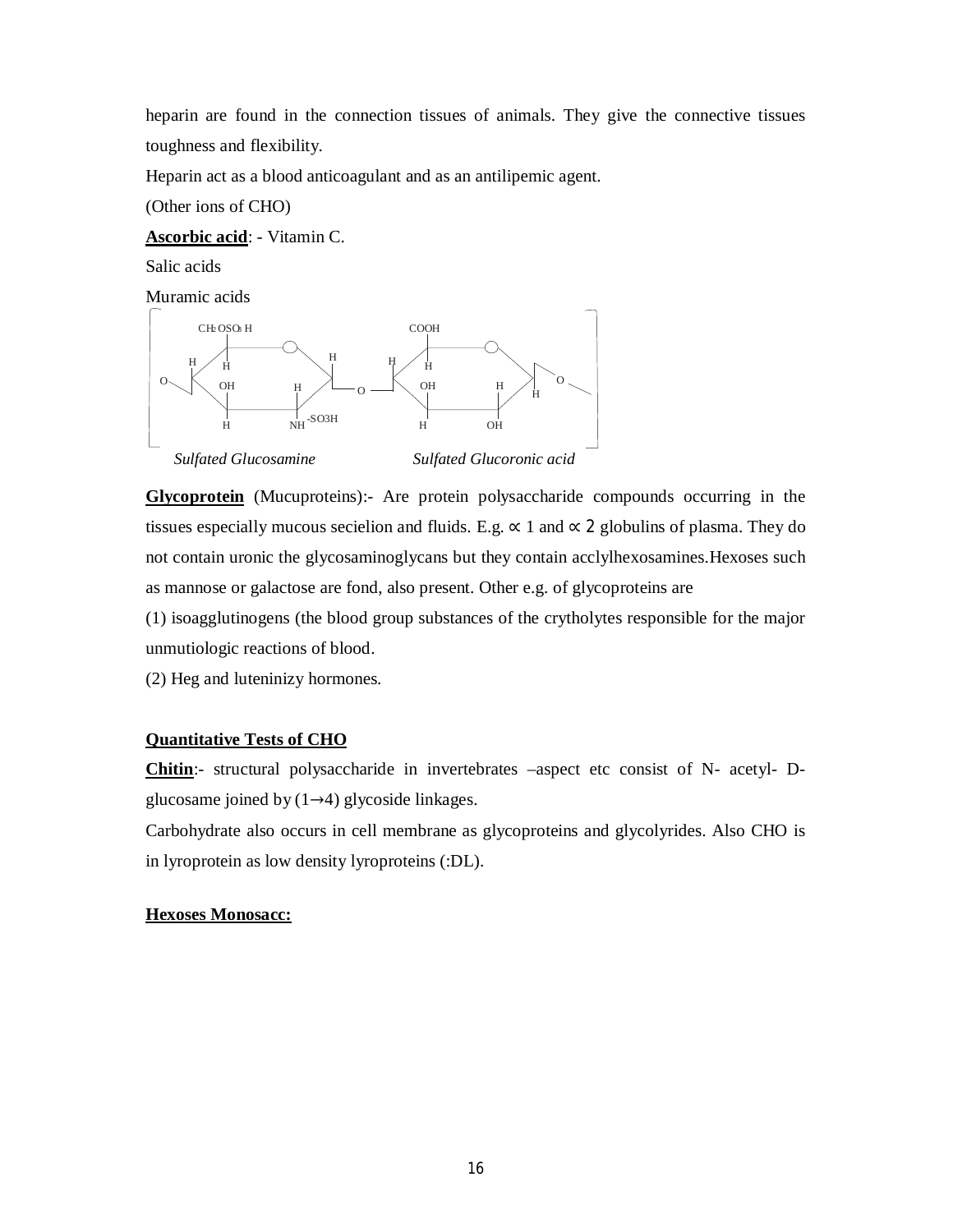

### **Lactose**

 − ࢼ −**D- Galactopyranosyl**  →**4** ࢼ **-D- glucopynanose**

### **Metabolism of CHO** Divided into

- 1. Glycolysis
- 2. Glycogenesis
- 3. Glycogenolysis
- 4. Oxidation of pyravate to
- 5. Hexose monopo4 shint
- 6. Gluconeogenesis.

This is the anaerobic oxidation of glucose to lactate in the presence of O2, the pathway stops at pyruvic acid intermediate and then proceed on to the TCA cycle. It occurs in the cytoplasm overall equation outside the units chrodia

Glucose + 2 ADP + 2 Pi  $\rightarrow$  2 L- lactate + 2 ATP + 2H2O.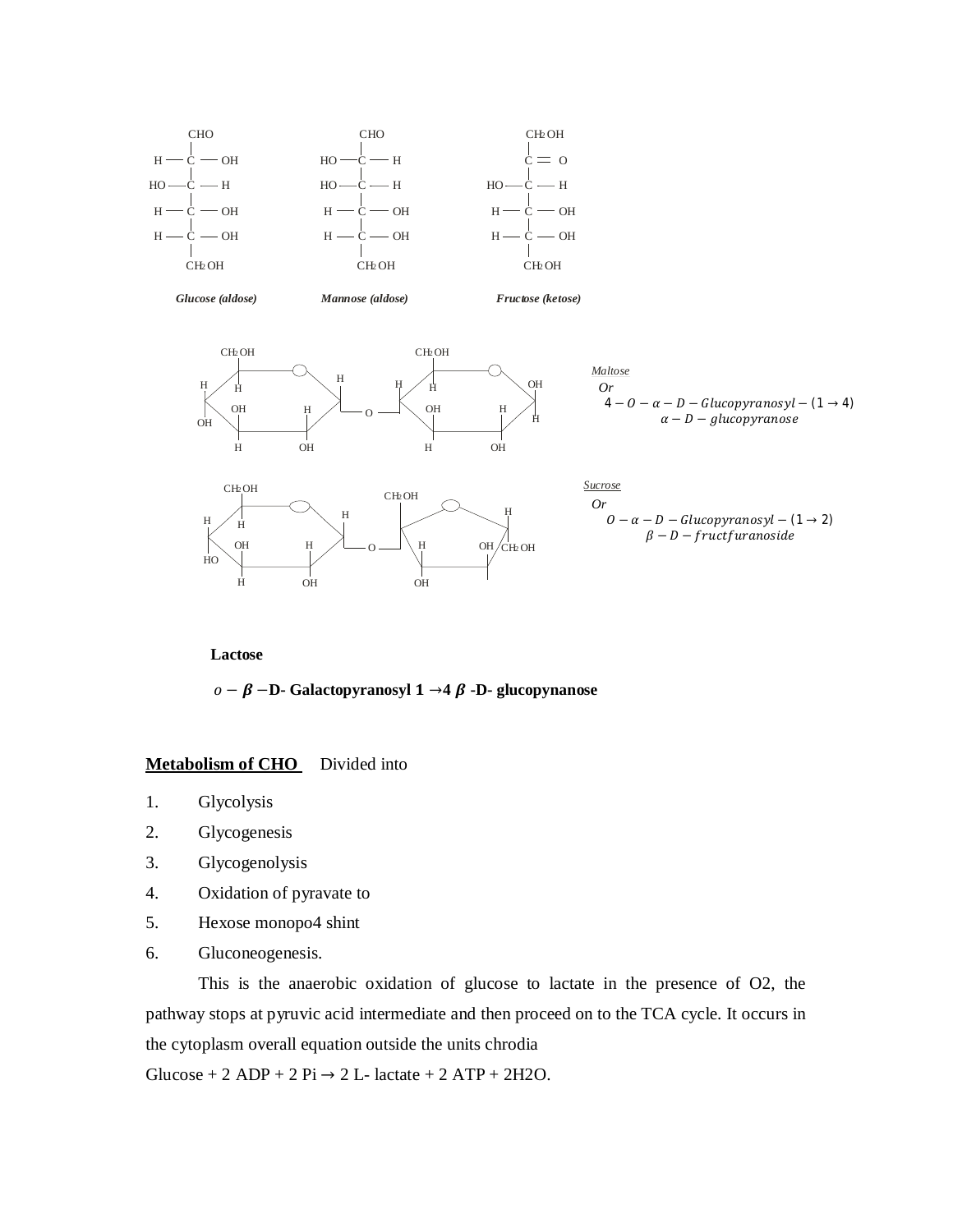## **Sequence of reactions**

ߙ **-** D- Glucose glucokinase G. 6- Po4 phosphohexose Fructose 6 po4

ATP mg2+ ADP isomerase ATP (Phosphoytation) mg2+  $ADP$  Phosphofructo kinase Fructose 1, 6, di po4

> $(clearage)$  /aldolase Isomerase

 Glyceraldehyde 3- po4 Dihydroxyacetone- po4 Glyceraldehydes 3-p Dehydrogenare (oxidation) 1, 3, diphosphoglycerate Phosphoglycerate kinase 3 - phosphologlycerate Phosphoglycerate mutase 2 - phosphoglycerate  $H_2O \leftarrow$  enolase ADP Phosphoenolpyrate Pyrnote kinase Enol pyrnite Spontaneous Keto Pyrnrate Lactate dehydrogenase Lactate